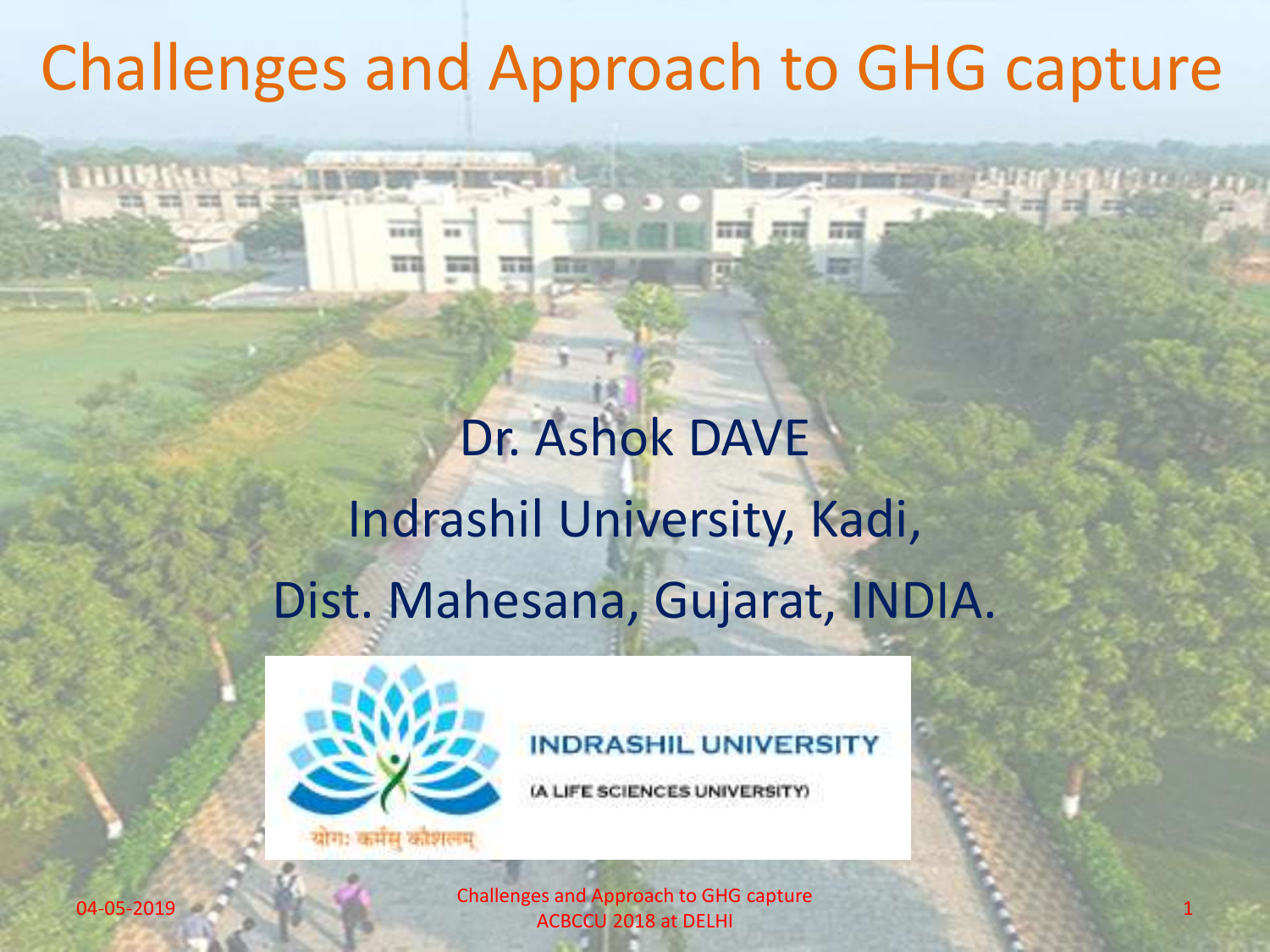## Organization of Presentation

- Personal Introduction
- GHG Emission, Global Warming and its after effects
- Challenges against GHG capture
- $CO<sub>2</sub>$  and  $H<sub>2</sub>S$  capture from Syngas (precombustion)
- Calcium Looping CO<sub>2</sub> capture (postcombustion)
- Other CO<sub>2</sub> capture research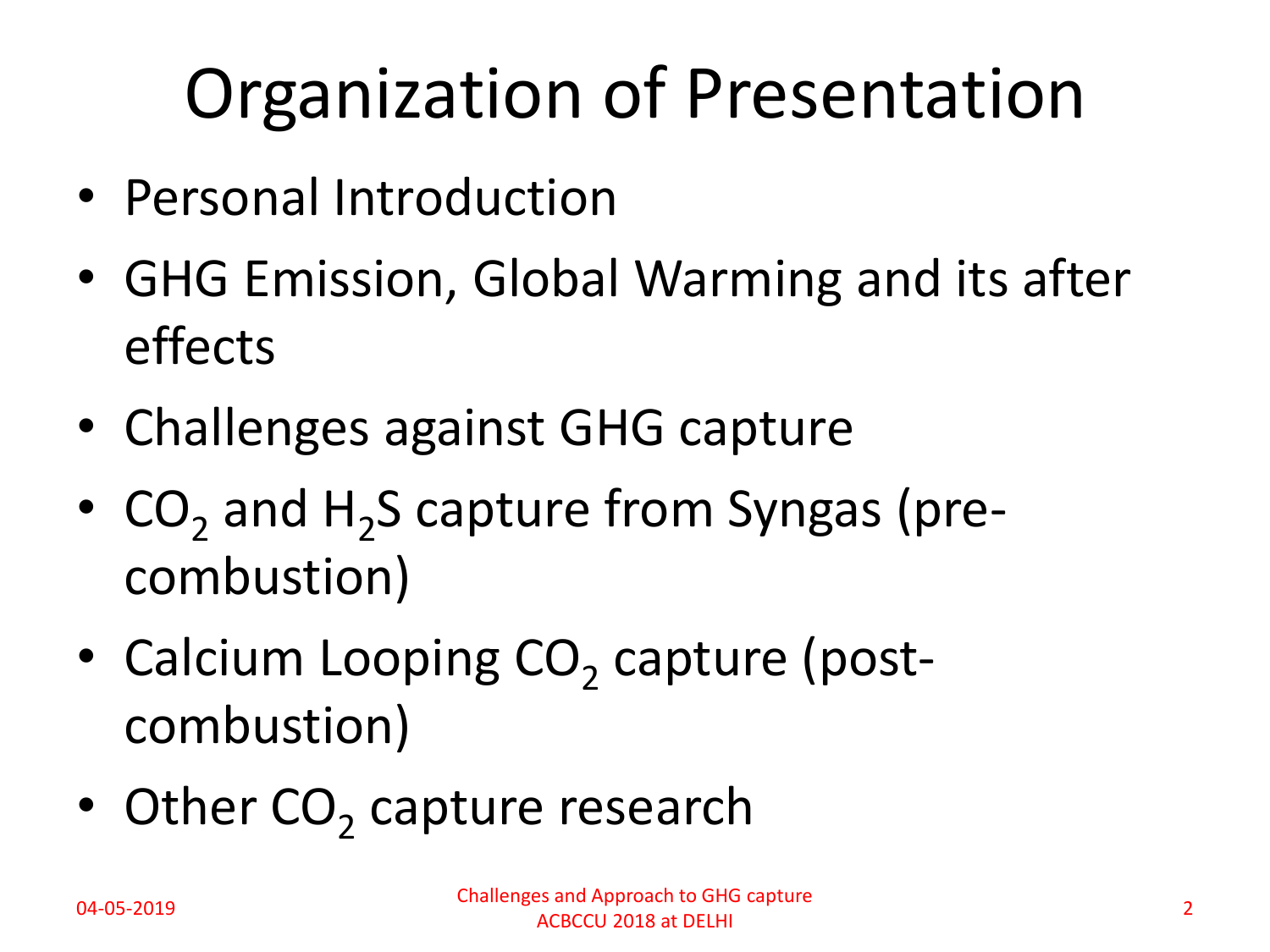## Personal Introduction

- earned Mechanical Engineering Degree from The M. S. University of Baroda – B.E. in 2004 and M.E. in 2006
- earned Ph.D. for research in pre-combustion GHG Capture from Ulster University, U.K. in 2013-14
- Experience of several European and British research projects related to energy systems and  $\text{CO}_2$  capture
- Currently working at Indrashil University a Life Science focussed university established by CADILA Pharmaceutical Ltd., Ahmedabad
- interested in Interdisciplinary Research topics integrating Mechanical or Energy systems, Thermo-Chemical Processes, etc.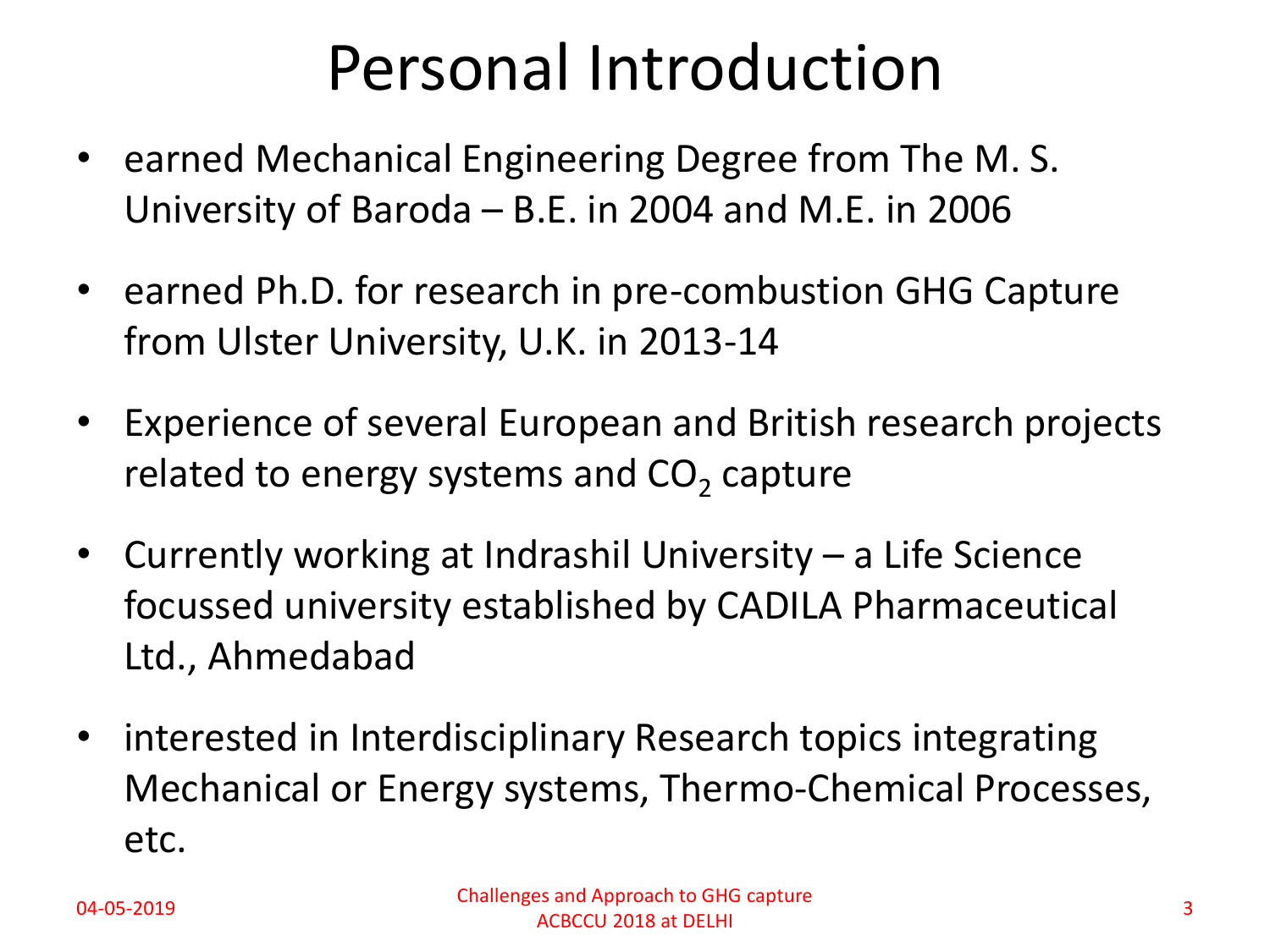## GHG Emission and its after effects

- Global demand for fossil fuel energy will continue to rise in tandem with the aspiration for improved standard of living – particularly in the developing countries
- carbon neural Renewable energy sources have been unable to match the pace of energy demand due to :
	- lacking resources
	- lagging research
	- commercial and social-political consideration
	- absence of global consensus on mitigation strategy
- Ever increasing exploitation of fossil fuel resources is continuously adding to the worldwide GHG emissions causing
	- Global warming and its after effects
	- Threat to global economic and social balance
	- Extreme weather incidences occurring at increasing frequency
	- Epidemics; Endemics and Pandemics, Diminishing Food security
- Ahmedabad and INDIA are the live example of effect of sun stroke
- NCRB (MHA, GoI) has reported steady rise in Death rate due to heat stroke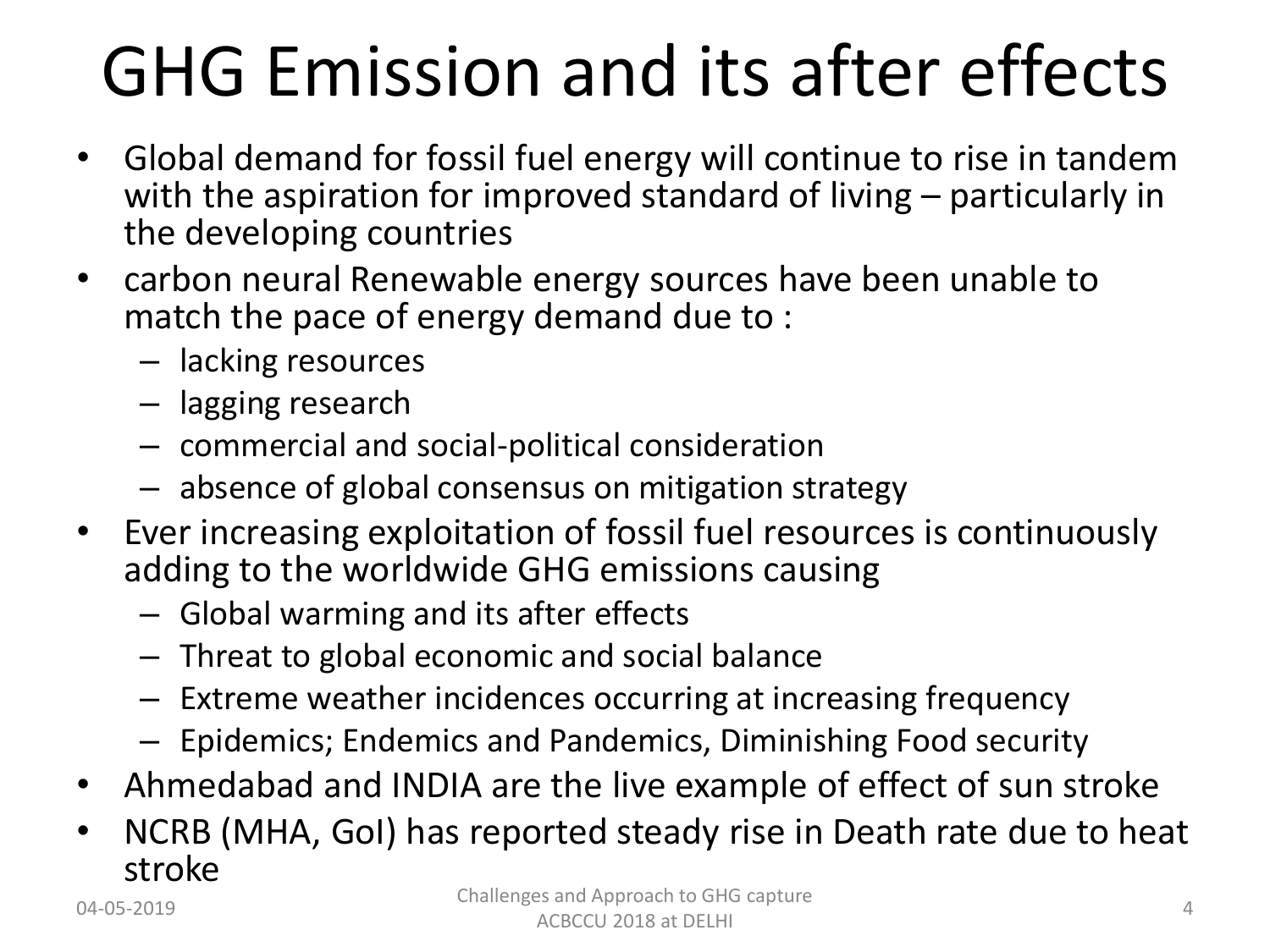## GHG Emission and its after effects



04-05-2019 Challenges and Approach to GHG capture ACBCCU 2018 at DELHI 5 and the capture of the capture of the capture of the capture of the capture of the capture of the capture of the capture of the capture of the capture of the capture of the capture of the capture of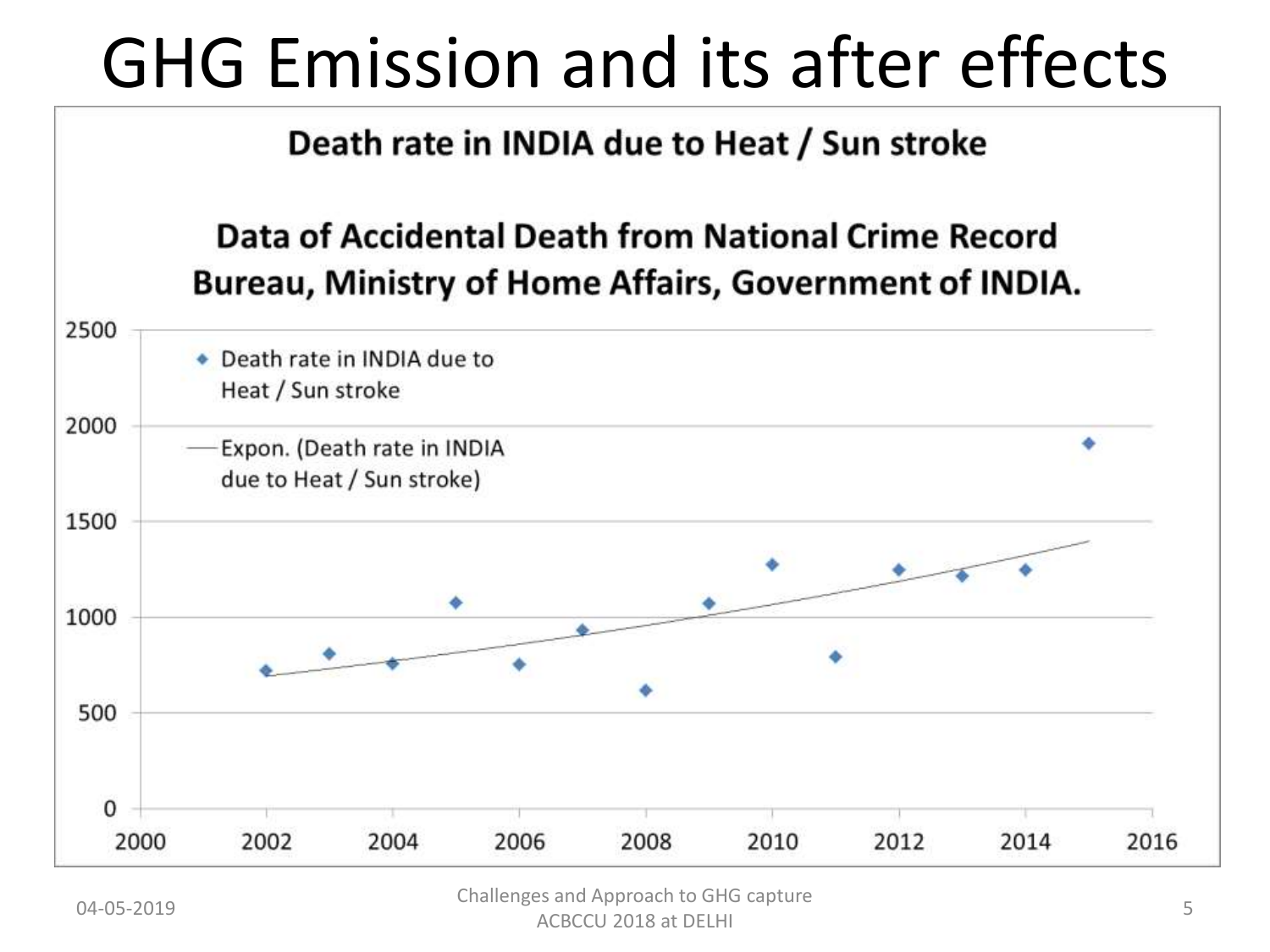## Challenges against GHG capture

- Emission margin for maintaining global average temperature rise below 2 °C (or even 1.5 °C) is fast diminishing – thus necessitating
	- Global consensus on action plan
	- Early action
- Developed countries have been eyeing profiteering from technologies controlling GHG emissions
- Globally, the cost premium of technologies controlling GHG emissions emerges from
	- Lack of technological and operational experience
	- Risk premium and IPR
	- Penalty on utility consumption
	- Profiteering motives
	- $-$  Limited utilization potential of CO<sub>2</sub> (or other GHG)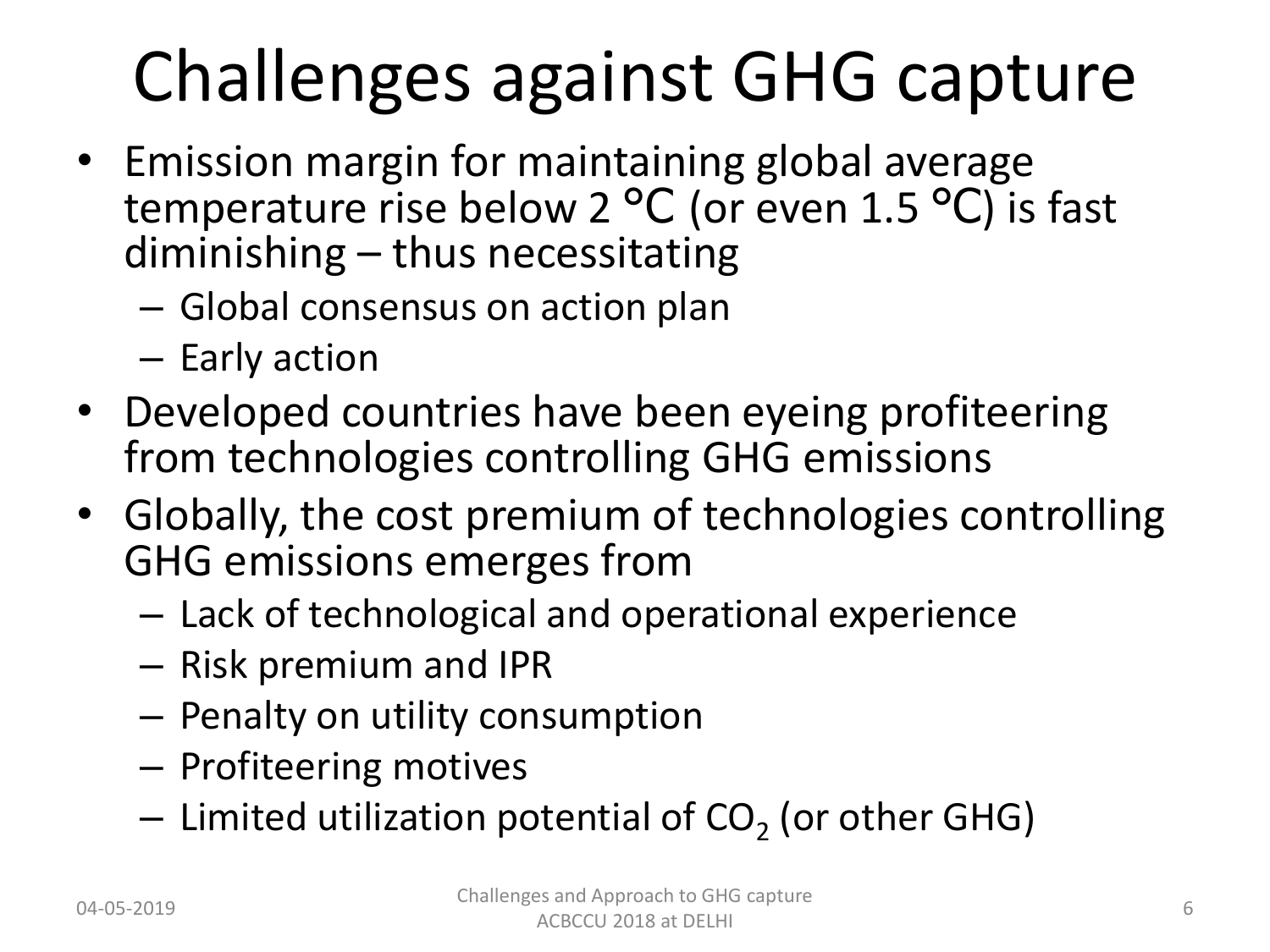# Global Warming Potential (GWP)

GWP measures the influence of greenhouse gases (GHG) on the natural greenhouse effect, including following phenomenon :

- Ability of greenhouse gas molecules to absorb or trap heat
- Duration of sustenance of GHG molecule in atmosphere (or retaining the trapped heat) before being removed or broken down

| <b>GHG</b>      | Carbon<br><b>Dioxide</b> | Methane | <b>Nitrous</b><br>Oxide | CFC etc. (19 as per<br>Montreal protocol) | HFC(11)          | PC(11)         | Fluorinated<br>Ether (15) | Perfluoropropyl<br>ether $(1)$ | $HC$ etc. $(3)$ |
|-----------------|--------------------------|---------|-------------------------|-------------------------------------------|------------------|----------------|---------------------------|--------------------------------|-----------------|
| 100 year<br>GWP |                          | 25      | 298                     | 5-14400                                   | $124 -$<br>14800 | 7390-<br>22800 | 59-14900                  | 10300                          | $1 - 13$        |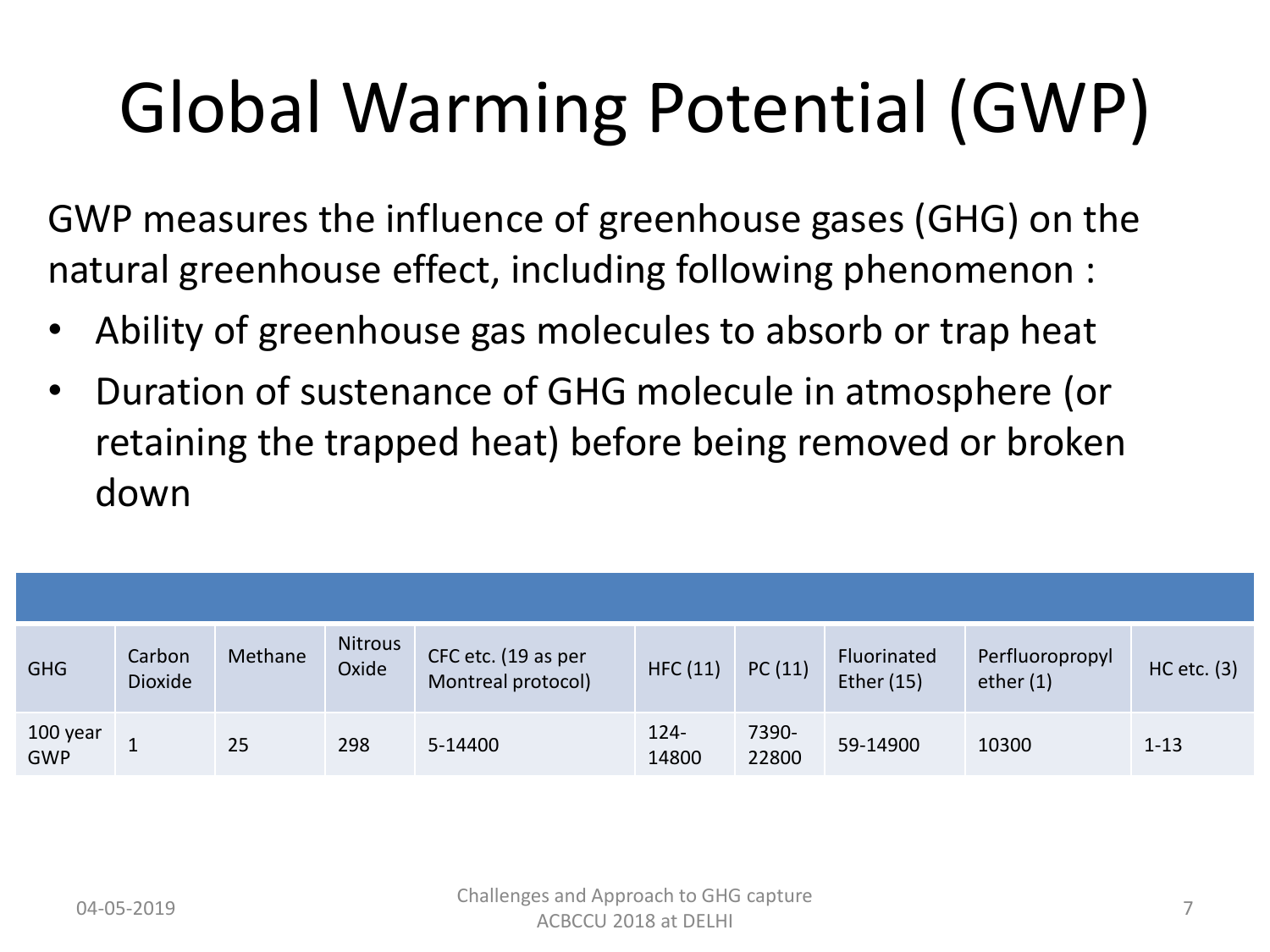# $CO<sub>2</sub>$  and H<sub>2</sub>S capture from Syngas

- Coal is important for global energy security
- Syngas produced by coal gasification consists of Sul<mark>phur co</mark>mpounds including H<sub>2</sub>S
- Sulphur compounds are corrosive to process hardware, harmful to life and causes environmental risk
- 100 year GWP of H<sub>2</sub>S is 5.8 compared to CO<sub>2</sub> (by researchers outside IPCC)
- 830 TPD Syngas feed, 38 % CO<sub>2</sub>, 0.31 % H<sub>2</sub>S to power 460.5 MWe gross power generation by CCPP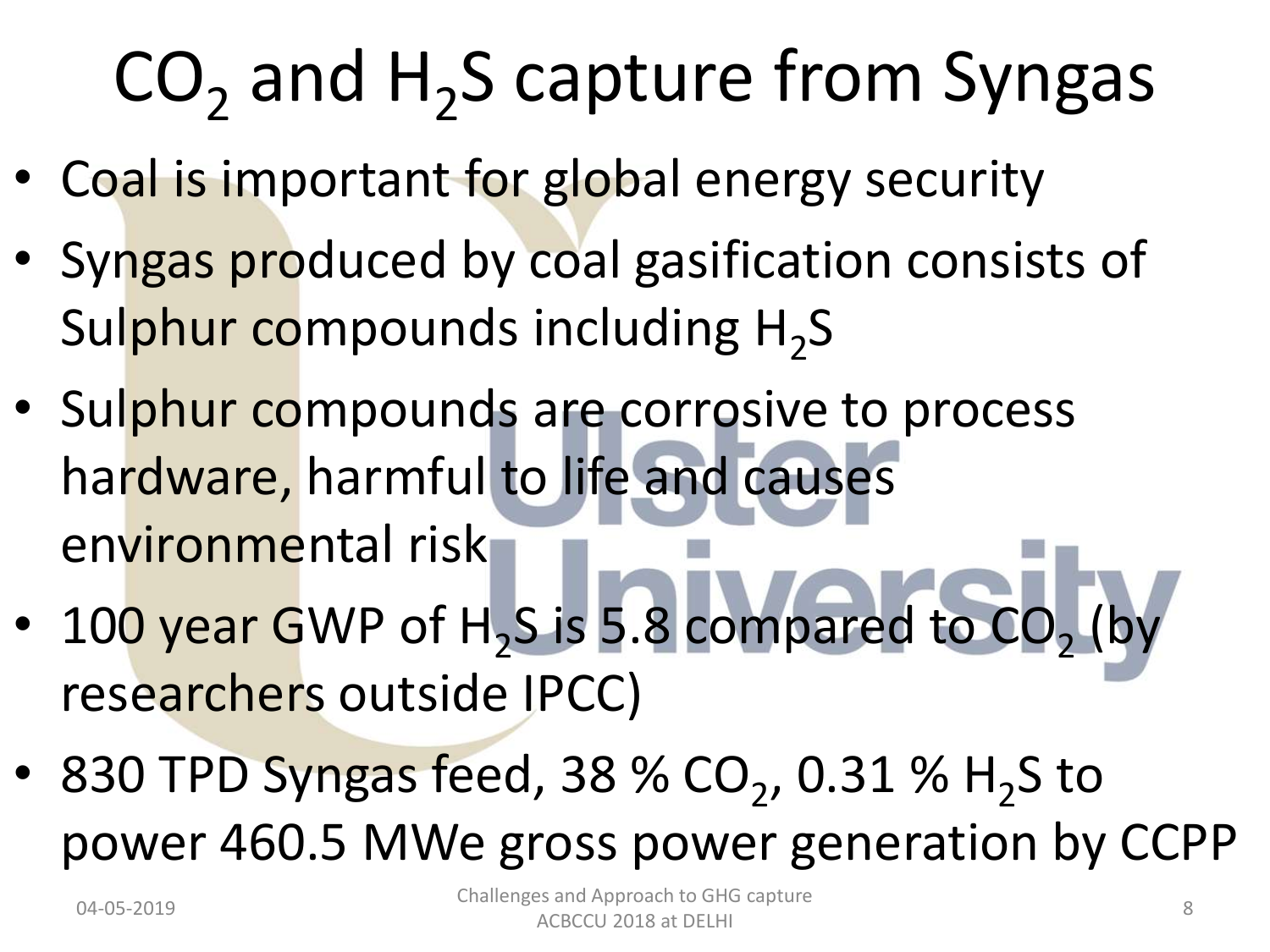# CO<sub>2</sub> absorption from Syngas

• Reliable Techno-Economic assessment necessitates detailed process data

- **Desorption Design**
- 88 %  $CO<sub>2</sub>$  Capture
- 50.7 kW-Hr/Ton  $CO<sub>2</sub>$

Contents lists available at ScienceDirect International Journal of Greenhouse Gas Control journal homepage: www.elsevier.com/locate/liggc

Process design for  $CO<sub>2</sub>$  absorption from syngas using physical solvent **DMEPEG** 

![](_page_8_Picture_7.jpeg)

<sup>2</sup> CST, Ulster University Jordanstown, Newtownabbey, Antrim, Northern Ireland BT37 0QB, UK

<sup>b</sup> Ulm University, Ulm, Germany

<sup>t</sup> CST, UIster University Jordanstown, NI, UK

<sup>d</sup> Mandurah Innovation, Information and Infrastructure Inc. Suite 1, 8 Donnelly Gardens, Dudley Park, WA 6210, Australia <sup>e</sup> Ulster University Jordanstown, NI, UK

#### ARTICLE INFO

#### **ABSTRACT**

Article history: Received 18 August 2015 Received in revised form 1 March 2016 Accepted 11 March 2016 Available online 8 April 2016

Keywords:

Acid gas removal Carbon capture and storage Carbon dioxide absorption Dmepeg Hydrogen recovery Process simulation Rate-based mass transfer simulation Selective Absorption/Desorption

Pre-combustion IGCC is one of the leading technologies having potential for effective control of greenhouse gas emission. Process design for CO<sub>2</sub> Capture from power plant is becoming increasingly important in the past decades in view of the need for optimization of Capital Cost and Utility consumption. In this article, a configuration of the process design for CO<sub>2</sub> absorption using physical solvent DMEPEG is proposed, which is described using the process flow diagram (PFD) and the Flowsheet, CO<sub>2</sub> absorption performance of DMEPEG solvent is assessed based on a rate based mass transfer model using ProTreat® simulation software. The rate based mass transfer simulation by ProTreat software adds to the reliability of the simulation result (as evident by its acceptance within industry). The trade-off between H<sub>2</sub> recovery (by syngas recycle) and CO<sub>2</sub> re-absorption is described which reveals that more than 55% H<sub>2</sub> recovery may significantly increase the load on the system (in terms of syngas processing and CO<sub>2</sub> re-absorption),

Objective of this research is to develop a detailed process model for CO<sub>2</sub> absorption by DMEPEG solvent (to enable detailed techno-economic assessment by bottom up approach). In the second section of this article, the process of CO<sub>2</sub> capture by physical solvent DMEPEG is explained. In the fourth section, the boundary conditions such as the inlet pressure, temperature and composition of syngas and solvent feed are defined. In the fourth and fifth section, the design and performance of the packed tower is described and the utility consumption is estimated. Moreover, the outlet condition of the solvent is described and its saturation (by  $CO<sub>2</sub>$ ) is estimated. In the fourth section, the strategy of solvent heating to recycle the syngas to CO<sub>2</sub> absorber (for H<sub>2</sub> recovery) is described. Importance of CO<sub>2</sub> absorption in solvent (at high concentration) for minimization of equipment size and utility consumption for CO<sub>2</sub> capture is explained. Using RSR packing (6.4 m Dia., 16 m Ht.  $(9+6+1)$ ) results in 90.7% CO<sub>2</sub> absorption and 89% saturation

of CO<sub>2</sub> dissolved in DMEPEG solvent. Out of 3.34 kmol/s H<sub>2</sub> fed to the CO<sub>2</sub> Absorber (as part of syngas), 1.464% (equivalent 5.9 MW power generation by Gas Turbine in open cycle) is co-absorbed (along with CO<sub>2</sub>) in DMEPEG solvent. Out of this co-absorbed H<sub>2</sub>, 55.7% is recovered which is equivalent to 3.267 MW **Power Generation** 

In terms of hydraulic design, the CO<sub>2</sub> Absorber using RSR packing operating at 72.5% flood condition results in packing pressure drop of 87.5 Pa/m (1.4 kPa). Packed section diameter and height is suggested for various random packing materials (tower internal) to achieve almost comparable gas absorption performance.

@ 2016 Elsevier Ltd, All rights reserved,

04-05-2019 Challenges an<del>d Approach to GHG capture</del>

CrossMark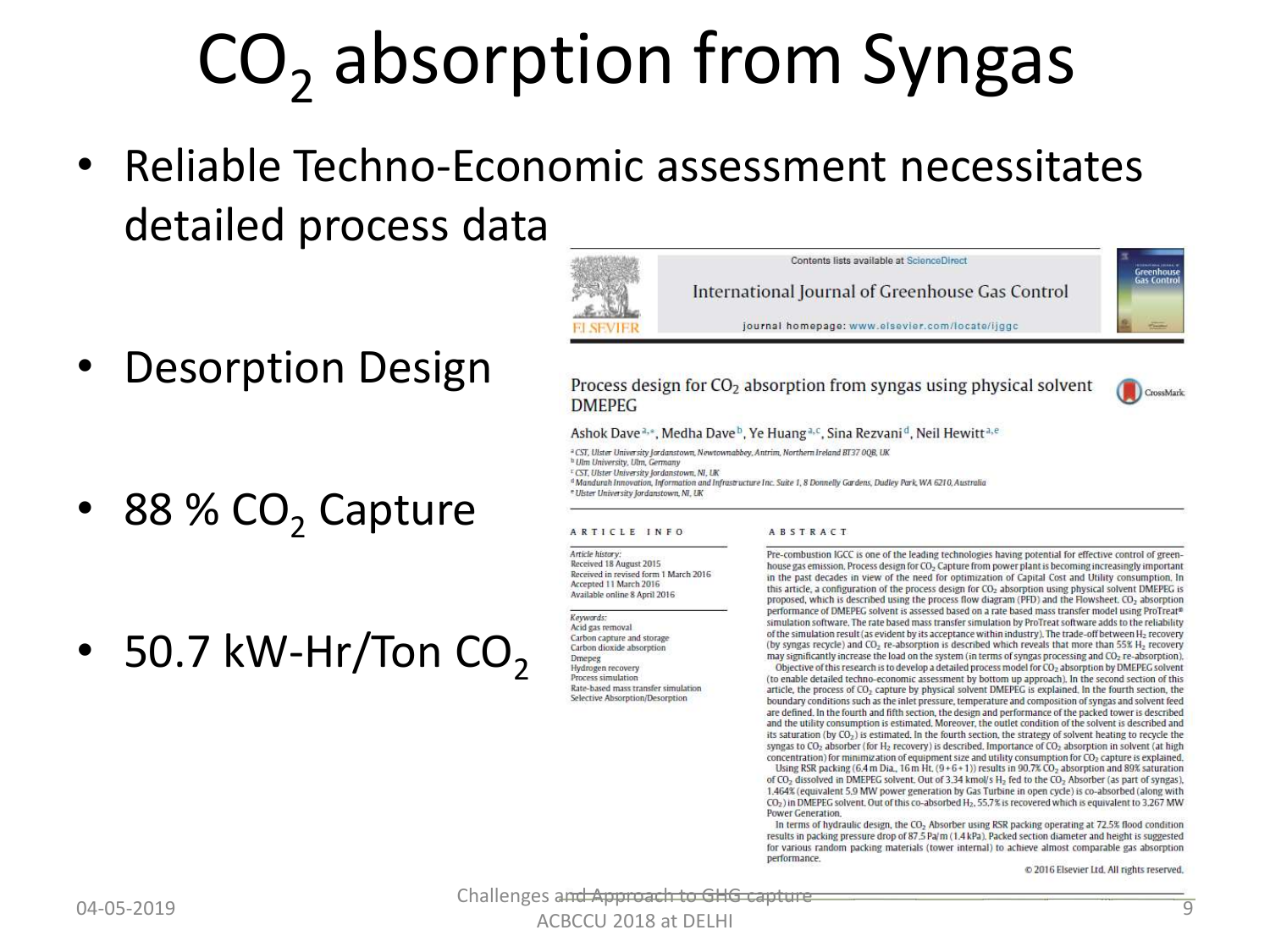# H<sub>2</sub>S capture from Syngas

- The process for  $H_2S$  capture from Syngas is licensed by Honeywell / UOP
- Reliable Techno-Economic assessment necessitates detailed process data

Den he

• Earlier publications :

H<sub>2</sub>S Absorption from Synthetic Natural **Gas in Physical Solvent DMEPEG** 

Ashok Dave, Bhumika Pathak, Medha Dave, Poonam Kashyap and Ye Huang

+ ...<br>
Hu<br>
DN<br>
DC Ashok Dave, Bhumika Pathak, Medha Dave, Poonam Kashyap and Ye Huang, Chapter titled "H2S Absorption from Syngas in Physical Solvent DMEPEG" of the book titled "Innovations in Infrastructure" , chapter DOI being [https://doi.org/10.1007/978-981-13-1966-2\\_30](https://doi.org/10.1007/978-981-13-1966-2_30)

• **Abstract** H<sub>2</sub>S is removed from sour syngas upstream of CO<sub>2</sub> capture, thus produc-<br>
2 ing sweeter syngas. Simulation results of H<sub>2</sub>S absorption in a physical or chemical<br>
2 solvent may be unreliable due to assumptions

- 
- <sup>2</sup> as also due to the lack of prior experience and the lack of pilot plant data at appropriate scale of operation. Rate-based process simulations carried out using ProTreat<br><sup>2</sup> software are described in this publication u
- 
- 
- $\alpha$
- H2S Absorption from syngas in physical solvent DMEPEG. Consideration of phys-
- ical model of packed tower (packing type, size and material) imparts credibility to ú.
- the simulation results. Sensitivity analysis is conducted for process parameters. Perst.
- formance of packer tower is analysed and compared with process requirement and vz.
- recommended practice. Similar performing tower internals is suggested.

![](_page_9_Figure_19.jpeg)

Process design for H<sub>2</sub>S Enrichment in physical solvent DMEPEG

Ashok Dave<sup>2, v</sup>, Medha Dave<sup>11</sup>, Ye Huang<sup>4</sup>, Sina Rezvani<sup>c</sup>, Neil Hewitt<sup>3</sup>

<sup>3</sup> CST. Ukin: Univentty, Jordantown, Newtownabbey, Autrise, Northern Instand IIT37 0QR, UK

<sup>6</sup> Ultr Driversity, Oby, Cermany

<sup><</sup>Mandarah Interestion, Information and Information Arc.; Saler J. & Donnelly-Cardens, Dudley Park, WA 6210; Australia

#### ARTICLE INFO

#### **ABSTRACT**

Article frictory Received 18 November 2015 Accepted 1 February 2016

**Keywords** Acid gas removal **DARITO H<sub>4</sub>5 Tririchness Indehurcapture** Selective absorption/desorption Process simulation

Acid gas removal from syngas is an important process upstream of CO<sub>2</sub> capture in a pre-combustion IGCC power plant. Enrichment of previously absorbed H<sub>2</sub>5 in DMEPEG solvent (by stripping out the CO<sub>1</sub> co-absorbed with H<sub>2</sub>5) is described in this publication. The unique capability of ProTreat software to conduct rate based mass transfer simulation is described and applied for H25 Enrichment simulation. Non-ionic liquid property model and its implementation in ProTreat software is described. Solubility of CO<sub>2</sub> and H<sub>2</sub>5 in DMEPEG solvent is described. Process condition for H<sub>2</sub>5 Enrichment is justified in terms of its integration within the overall IGCC power plant. Sensitivity study is conducted for various important process parameters, systematic development and optimizations of H<sub>2</sub>S Enrichment process is described. considering optimization of techno-economic performance parameters, Interaction and integration of H<sub>c</sub>S Enrichment with H<sub>2</sub>S absorption and H<sub>2</sub>S Stripper is analyzed. Performance and mass balance across H25 Enrichment is described. Limitations of this process design are also described. Various options are

Expression + Packed knwgr + HETP + DMEPEG + PDILenges and Approach to GHG captures and the acurate detailed EAPEX anesument by bottom-up approach) and technology and technology and technology and technology and technology ACBCCU 2018 at DELHI 100 and 100 and 100 and 100 and 100 and 100 and 100 and 100 and 100 and 100 and 100 and 100 and 100 and 100 and 100 and 100 and 100 and 100 and 100 and 100 and 100 and 100 and 100 and 100 and 100 and 1

![](_page_9_Picture_32.jpeg)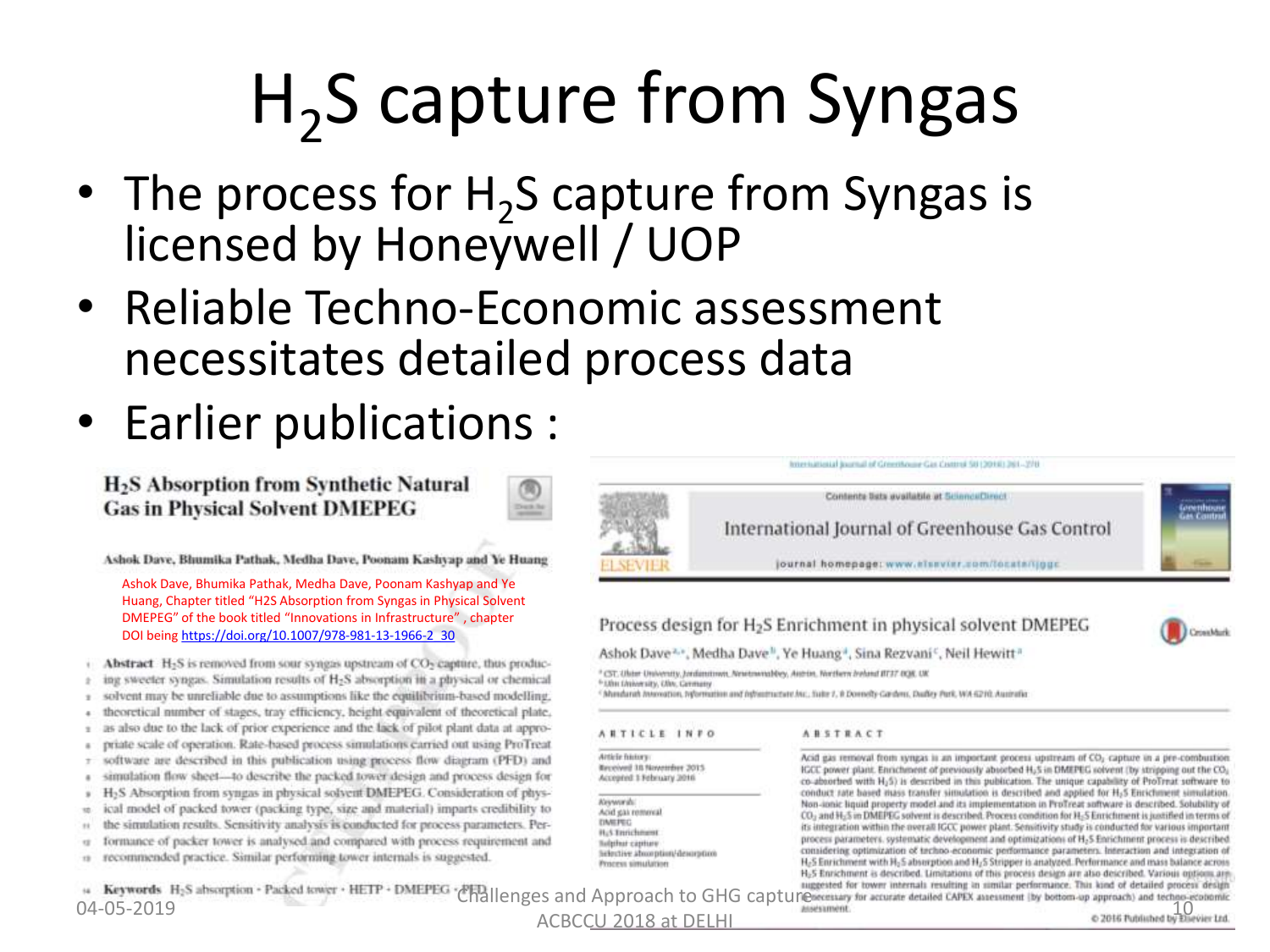# Thermal stripping of  $H_2S$

![](_page_10_Figure_1.jpeg)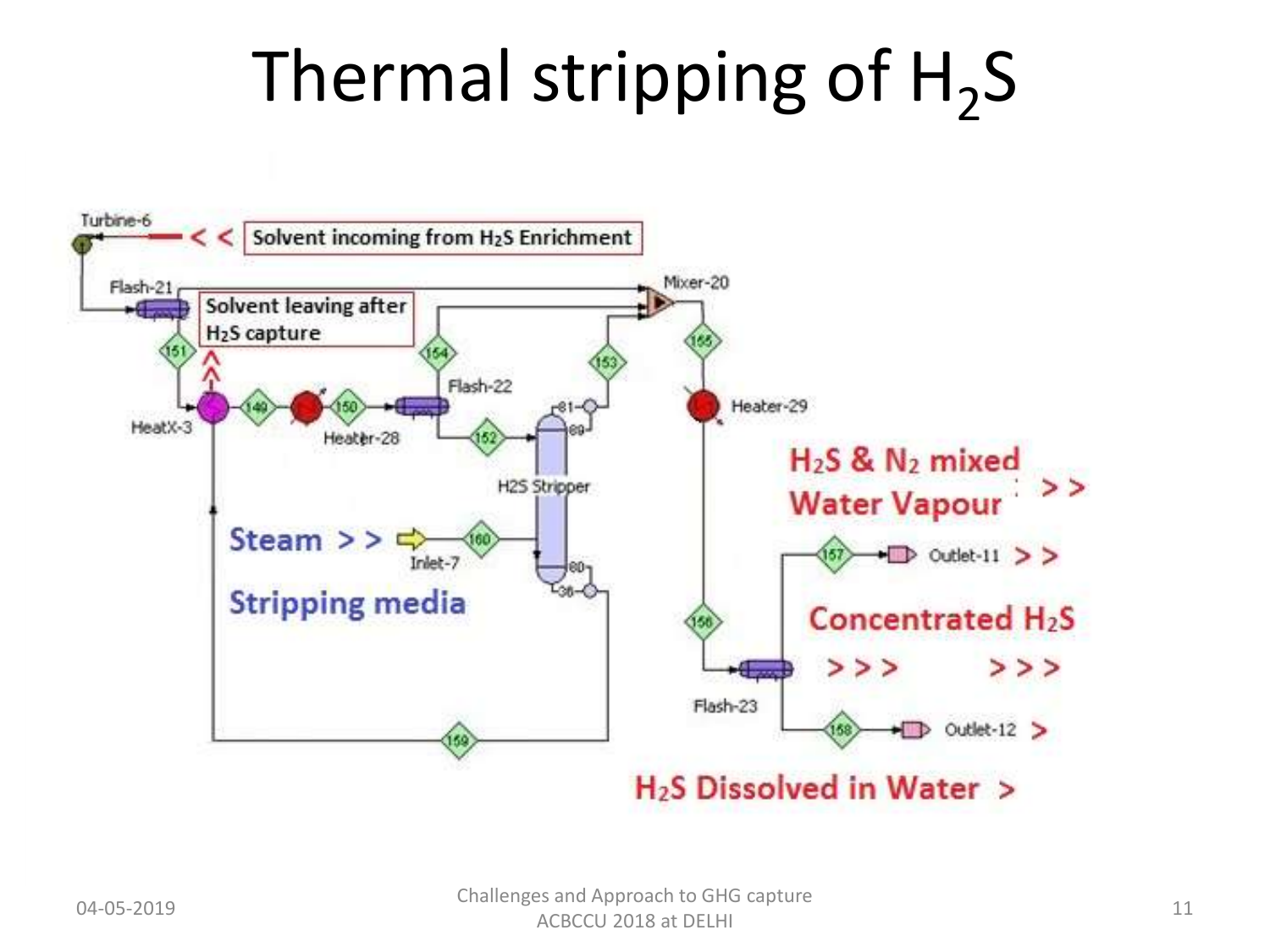# Enriched H<sub>2</sub>S in incoming solvent

- Solubility data of DMEPEG solvent is summarized in earlier publications
- 1.914 x  $10^{-2}$  kmol/s H<sub>2</sub>S (1.25 % mole fraction) dissolved in 1.137 kmol/s DMEPEG solvent flowrate
- Average M.W. of polymer compounds of DMEPEG = 280 gm/mol
- Feed at 140 °C and 33.5 bara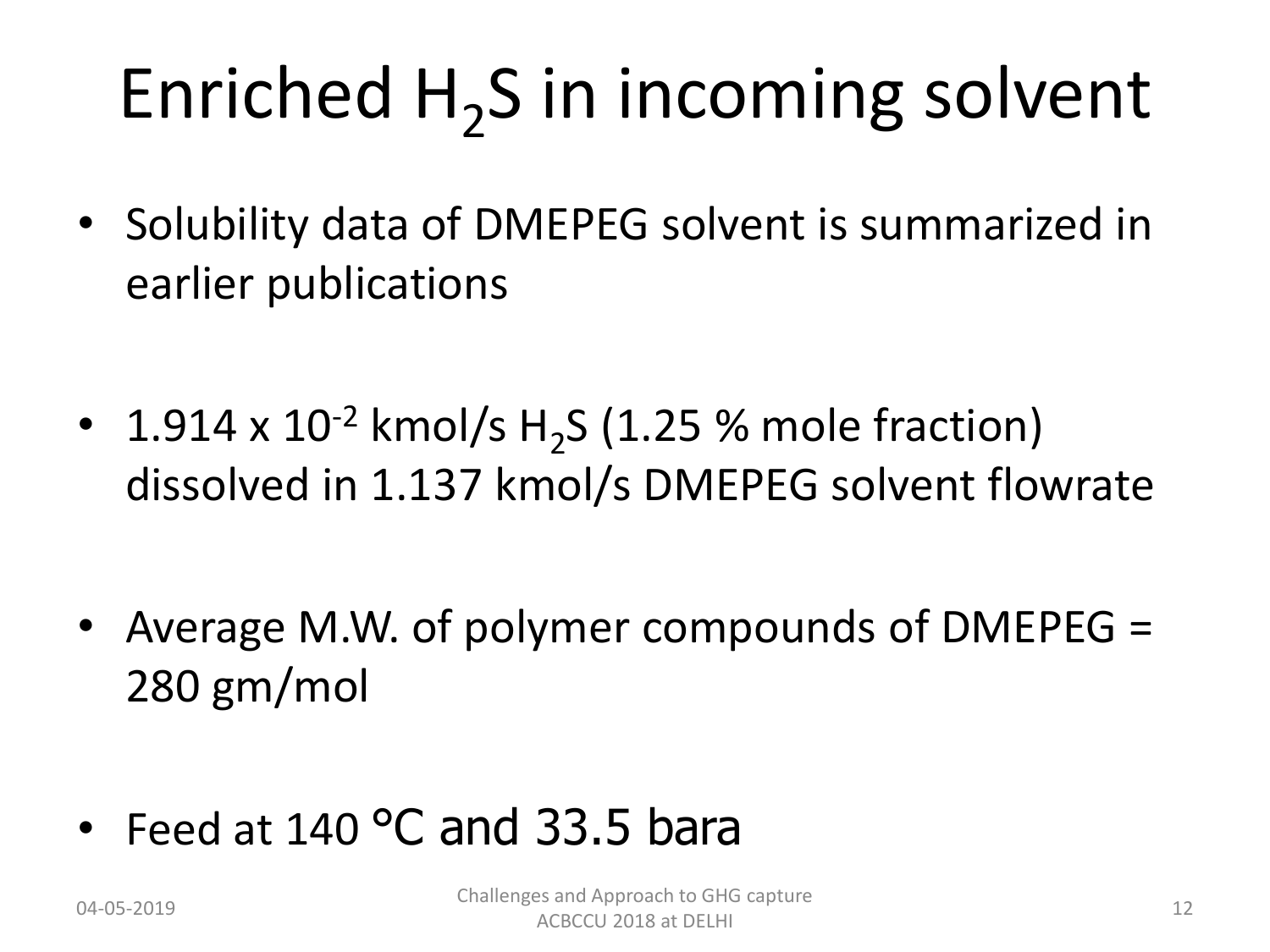## Utility consumption

• 20 MW heat input to the Reboiler

• 0.576 kg/s steam injection to Reboiler i.e. 0.8856 kg steam / kg H<sub>2</sub>S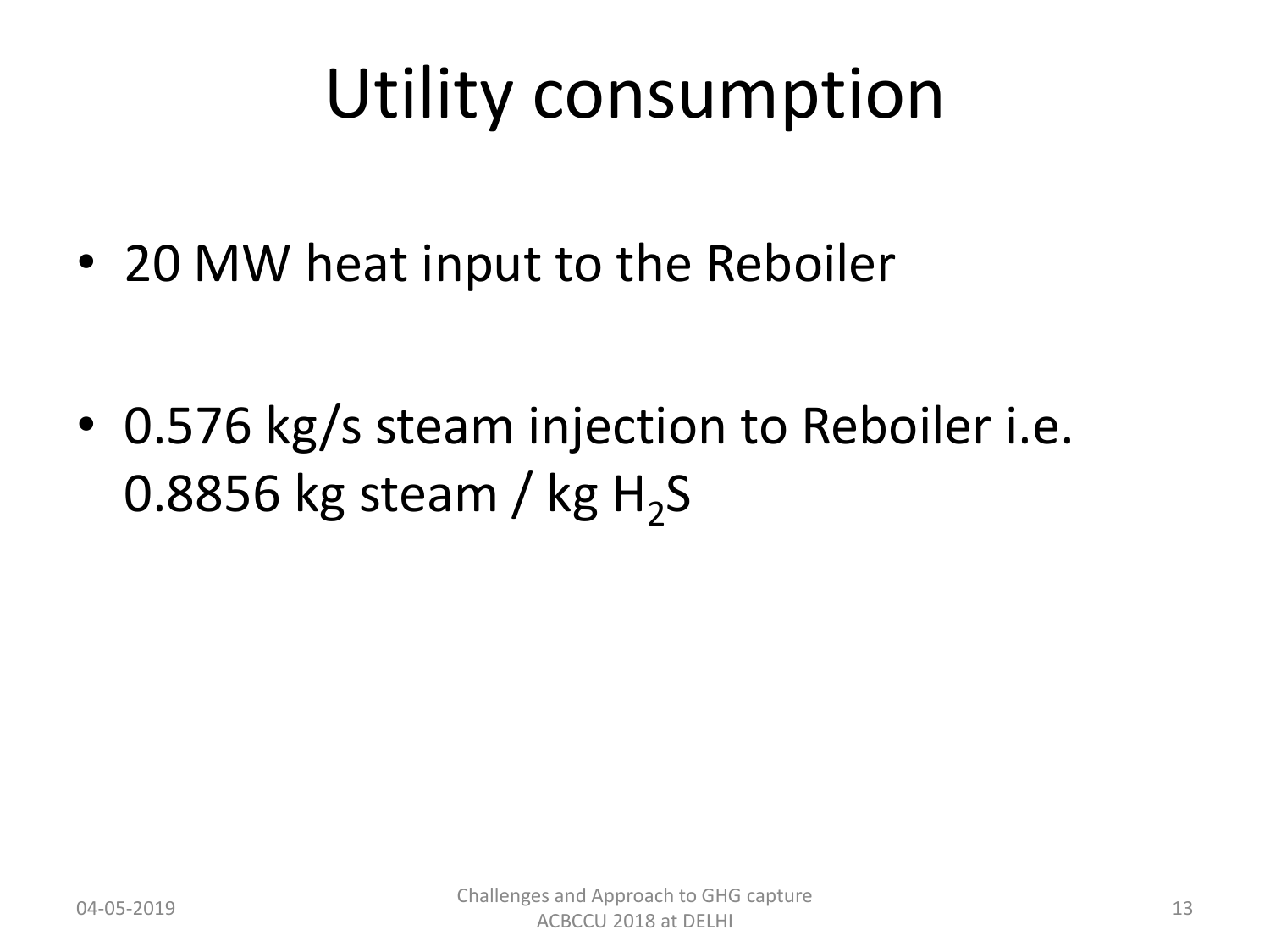# Separated  $H_2S$

- 33.8 % of the dissolved  $H_2S$  is separated by solvent depressurization from 33.5 bara to 3 bara
	- $-$  H<sub>2</sub>S mole-fraction 7.64 %
	- Water vapour mole fraction = 36.8
	- $-$  N<sub>2</sub> mole fraction = 53.22 %
- 1.25 % of the dissolved  $H_2S$  is separated by solvent depressurization from 3 bara to 2.3 bara
	- $-$  H<sub>2</sub>S mole-fraction 9.74 %
- 64.9 % of the dissolved  $H_2S$  is separated by thermal stripping of solvent by steam and water vapour from reboiler
	- $-$  H<sub>2</sub>S mole-fraction 83.52 %
	- Water vapour mole fraction = 4.4
	- $-$  N<sub>2</sub> mole fraction = 8.89 %
	- $-$  CO<sub>2</sub> mole fraction = 3.22 %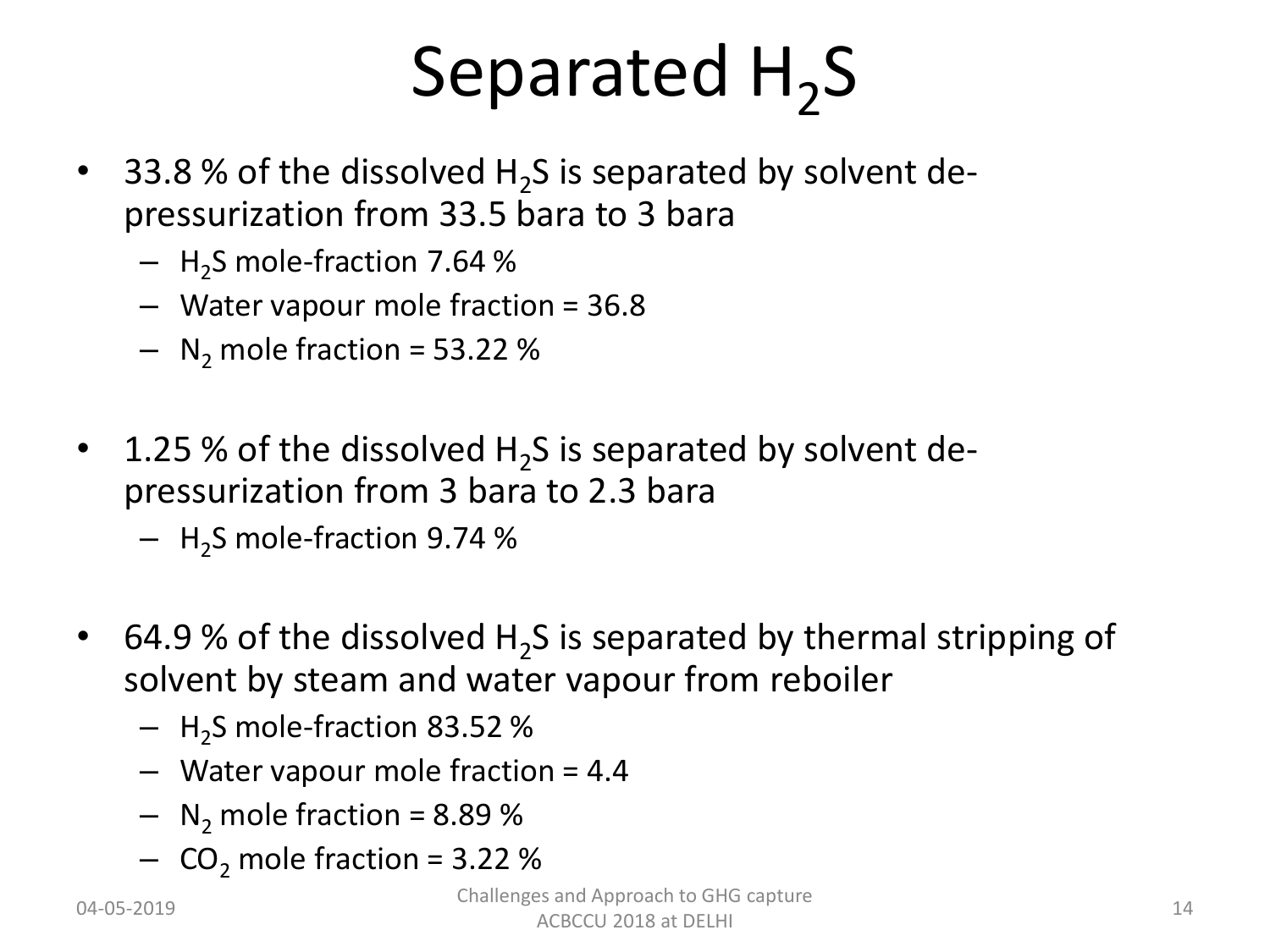## Process Performance

• 100 %  $H_2S$  recovery from stripper

(as part of 10800 TPD syngas entering the  $H_2$ S capture plant having 0.31 %  $H_2$ S (mole %)

• Rate of Heat input =  $30.7$  GJ / Ton H<sub>2</sub>S capture = 20 MW / ( 0.01913 kmol/s x 34.0809 g/mol )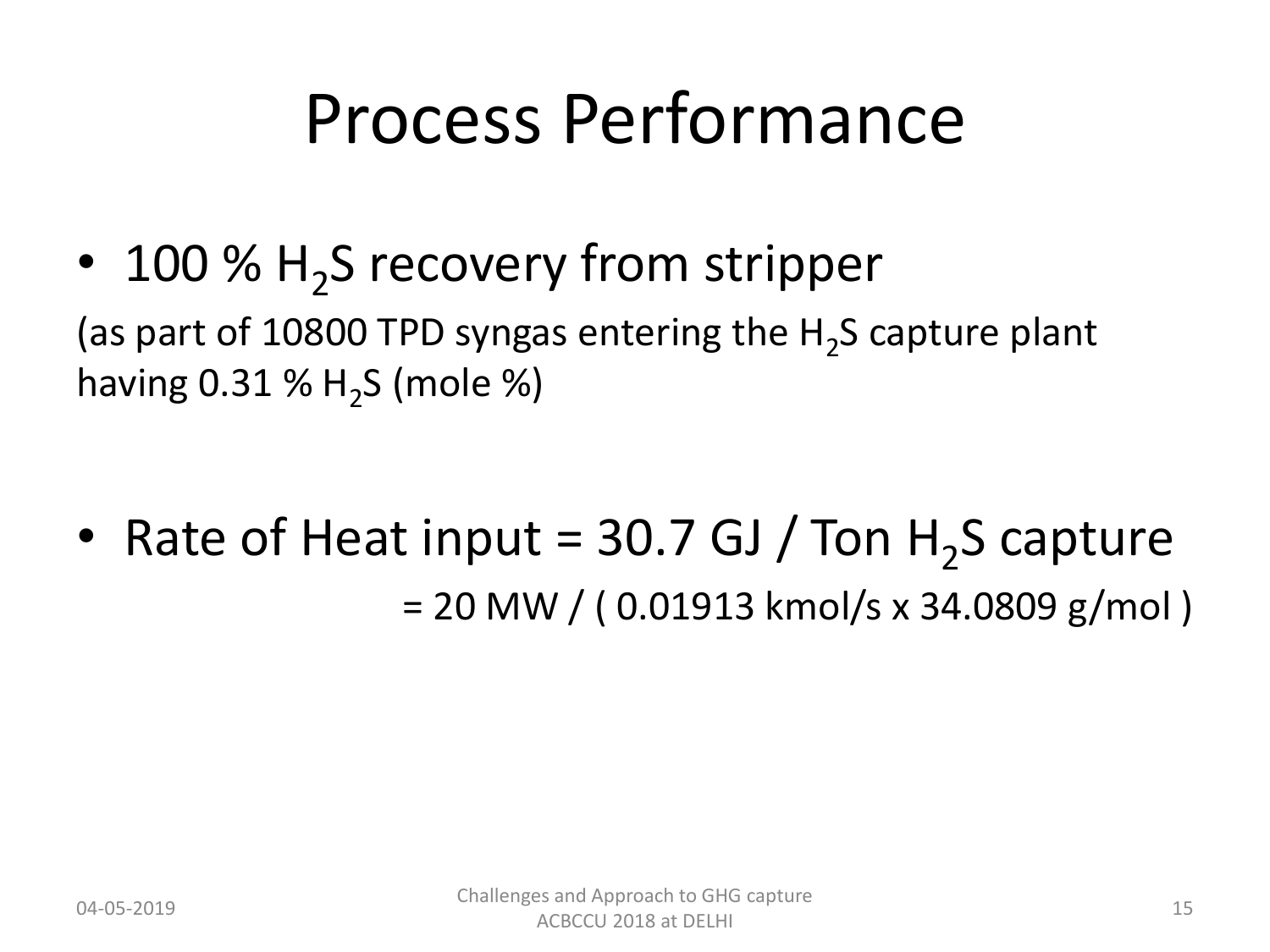## Post Combustion Calcium Looping CO<sub>2</sub> capture

• Post Combustion  $CO<sub>2</sub>$  capture from Cement Plant (or even Steel Plant) by Calcium Looping seem to be an attractive proposition for INDIA considering the expected growth rate of Construction Industry

![](_page_15_Figure_2.jpeg)

#### **HIGHLIGHTS**

#### **GEAPHICAL ABSTRACT**

- · Process integration of cement plant with Cal. including CO<sub>2</sub> purification and capture. - Low 5 hots are professible for Cal-
- system in terms of better performance · The CO<sub>2</sub> avoidance cost for the
- aptimum case was \$8.75 (et CO2) · Net electricity production is
- estimated to be around to 426.66 kW h per ton clinker.
- · Cal. and MEA sendthing are almost comparable in financial terms.

![](_page_15_Picture_10.jpeg)

**ARTICLE INFO** Arrest: **Gildren** carbonate looping

#### **ABSTRACT**

OG-Raf methodox Cubin capters Cressed plast Technical and life cycle analysis The process of commt production entits large amounts of CO2 through both chemical mections and food fael combustion. Reducing CO2 emissions from the cemest industry is becoming a global imperative. This work focuses on the technical and environmental evaluation for the integration of calcium carbonate longing (OCL) and ony-hall combustion processes into a consent plant for carbox capture and storage. There semarios have been exablished: 1. the twee case centent plant without CO2 capture, 2. Centent plant with integrated OCL and 3. Ony-turl cement plant. The process models of the CCL capture plant and the ony-harl cement plant are developed. To better understand the technical parameters and benefits of each scenario, the ECLIPSE modelling software is used to a technical analysis. Life cycle analysis (LCA) has been conducted using the Streative software to determine the environmental impact of the capture technologies.

Technical results showed that the centest plant equipped with the CCL illustrated better performance with specific CO2 entimizes avoided of 1.21 t CO2/2 sace and the specific primary energy comumption of 2.29.64/1 CO2 compared with the my-had syment plant with 0.71 + 00 y/lenger and 3.33 GJ/t CO2. The main conclusion indicated that the CCL unit had a lesser environmental logest than the oxy-fact combustion because of the additional benefit of electricity generation through the heat mesnery system.

04-05-2019 Challenges and Approach to GHG capture ACBCCU 2018 at DELHI 16 and Academy 2018 at DELHI 16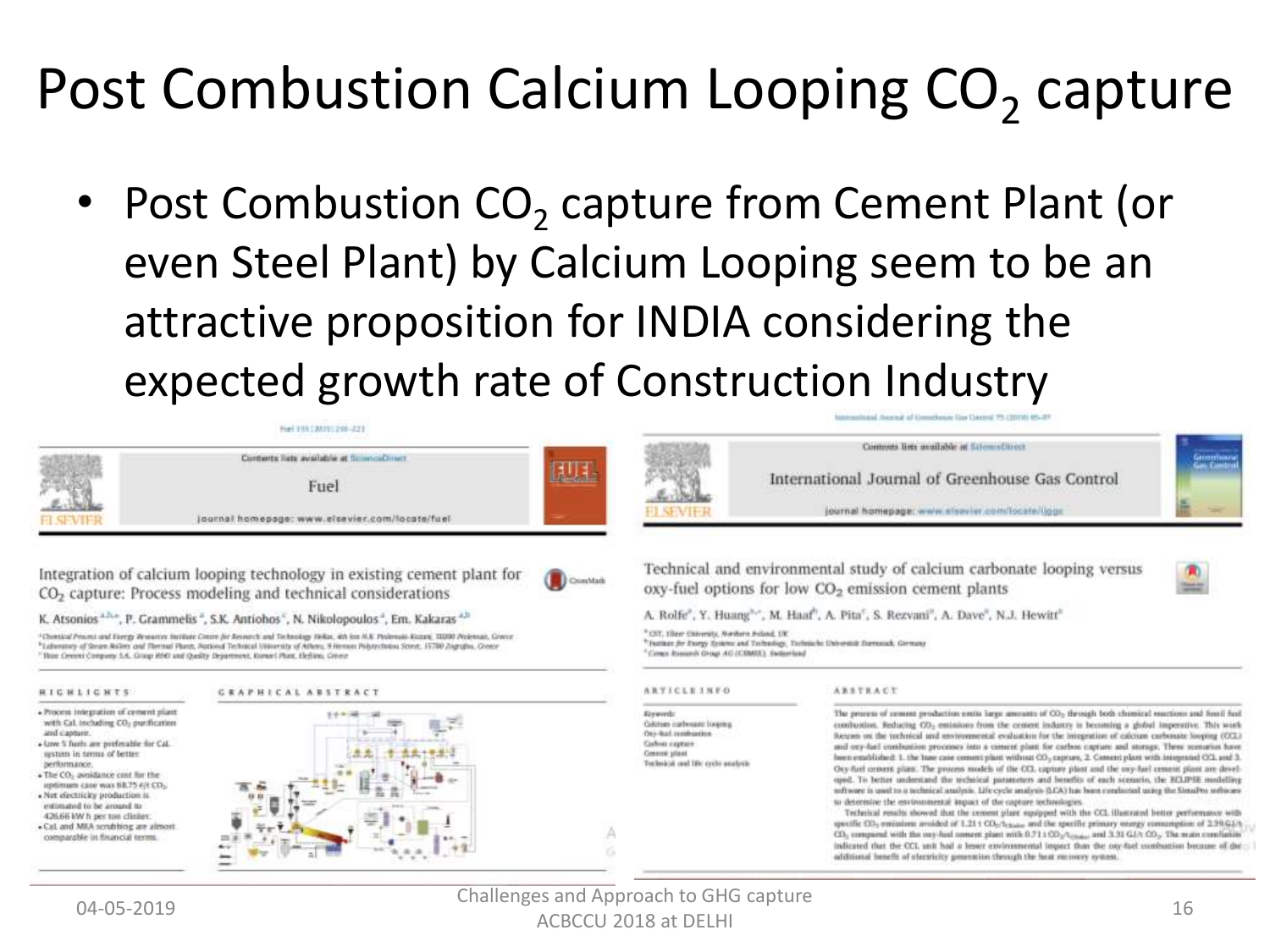# Other CO<sub>2</sub> capture research

- Membranes
- Chemical Solvent

## Sincere Thanks you for your kind attention Wishing ALL THE BEST!

### Dr. Ashok Dave

[ashokddave@yahoo.com](mailto:ashokddave@yahoo.com) +91-9427419913 Indrashil University, near Kadi, Gujarat, INDIA.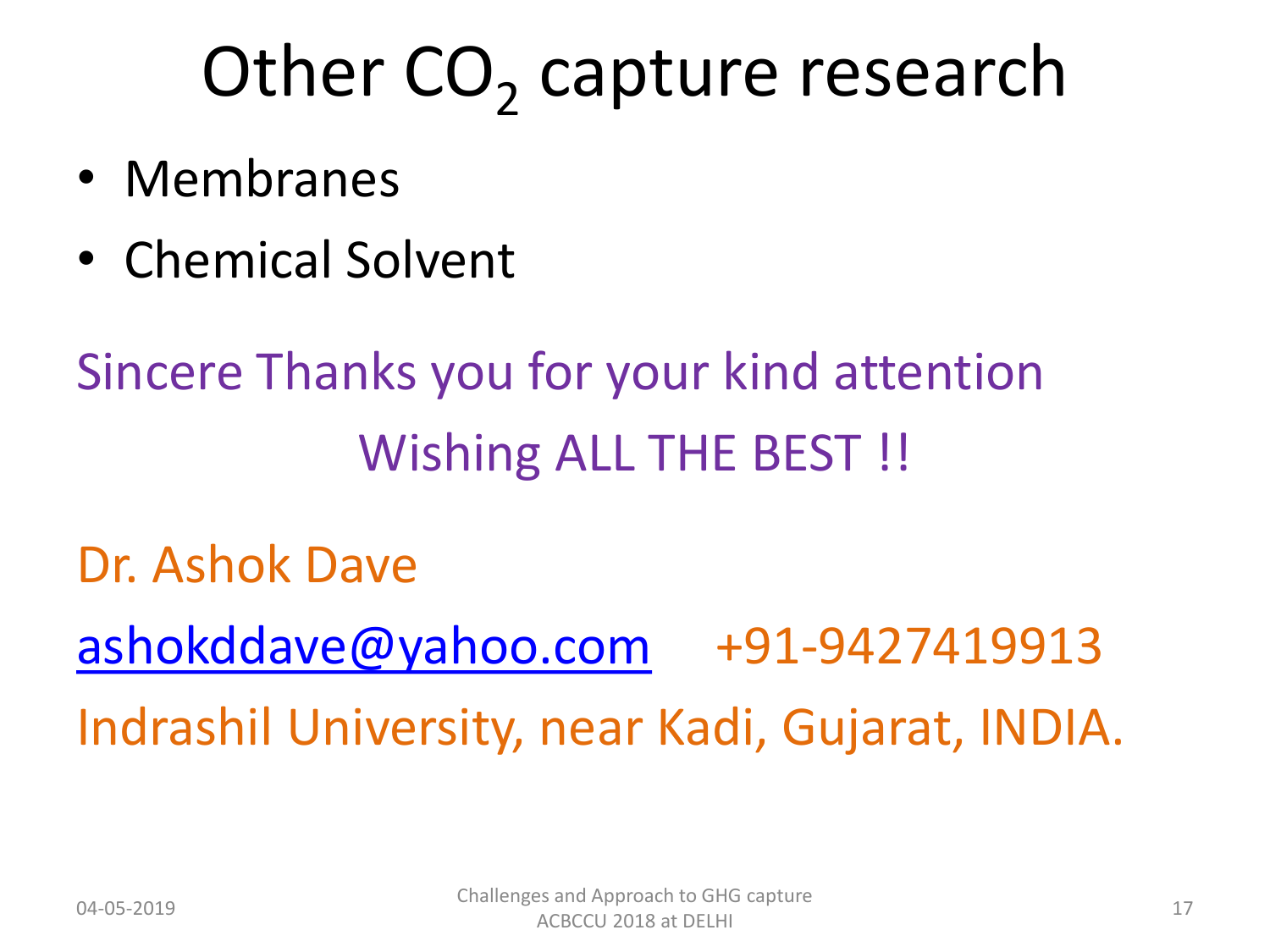### Indian firm makes carbon capture breakthrough theguardian

Carbonclean is turning planet-heating emissions into profit by converting CO2 into baking soda-and could lock up 60,000 tonnes of CO2 a year

### [https://www.theguardian.com/environ](https://www.theguardian.com/environment/2017/jan/03/indian-firm-carbon-capture-breakthrough-carbonclean) [ment/2017/jan/03/indian-firm-carbon](https://www.theguardian.com/environment/2017/jan/03/indian-firm-carbon-capture-breakthrough-carbonclean)[capture-breakthrough-carbonclean](https://www.theguardian.com/environment/2017/jan/03/indian-firm-carbon-capture-breakthrough-carbonclean)

![](_page_17_Picture_3.jpeg)

### How a startup is favourably using carbon dioxide

By HARI PULAICAT, ET Bureau | Updated: Nov 03, 2016, 12:35 AM IST

Post a Comment

READ MORE ON » IIT Kharagpur | Global CCS Institute | Carbon Dioxide Emissions | Carbon Clean Solutions | Aninuddha Sharma

### [http://economictimes.indiatimes.com/small](http://economictimes.indiatimes.com/small-biz/startups/how-a-startup-is-favourably-using-carbon-dioxide/articleshow/55213921.cms)[biz/startups/how-a-startup-is-favourably-using-](http://economictimes.indiatimes.com/small-biz/startups/how-a-startup-is-favourably-using-carbon-dioxide/articleshow/55213921.cms)

### QUARTZ India

### **ARTICLE**

#### **CARBON CAPTURE**

### Two Indian engineers have solved one of the biggest hurdles in the fight to make lower carbon-emissions targets a reality

[http://qz.com/878674/two-indian-engineers](https://qz.com/878674/two-indian-engineers-have-drastically-reduced-the-cost-of-capturing-carbon-dioxide-emissions/)[have-drastically-reduced-the-cost-of-capturing](https://qz.com/878674/two-indian-engineers-have-drastically-reduced-the-cost-of-capturing-carbon-dioxide-emissions/)[carbon-dioxide-emissions/](https://qz.com/878674/two-indian-engineers-have-drastically-reduced-the-cost-of-capturing-carbon-dioxide-emissions/)

### Why Carbon Capture and Storage is Important

Capturing and storing the carbon

dioxide emitted by power plants is thus

necessary to fight rapid climate change

Carbon capture is expensive, and so

will cost more than current prices

electricity from a clean thermal plant

Despite the rise of renewable energy, coal and natural gas will continue to be important for four or five decades from now

India will continue to depend on coal and gas for base load, as nuclear energy is unlikely to provide a large share

### **Growing Investor Interest**

| 0,2009    | 02011            | 02012           | 62014                | 02015          |
|-----------|------------------|-----------------|----------------------|----------------|
| ₹60,000:  | \$1.1 million:   | \$6 million: UK | \$3 million: US      | \$5.7 million: |
| Indian    | Angel            | Department      | Department of Energy | Private equity |
| angel     | investment from  | of Energy and   | for demonstration in | funding from   |
| investors | India and Europe | Climate Change  | a US plant           | the UK         |

carbon-dioxide/articleshow/55213929. http://www.acapture.capture.com/dioxide/articleshow/55213929. https://www<br>ACBCCU 2018 at DELHI